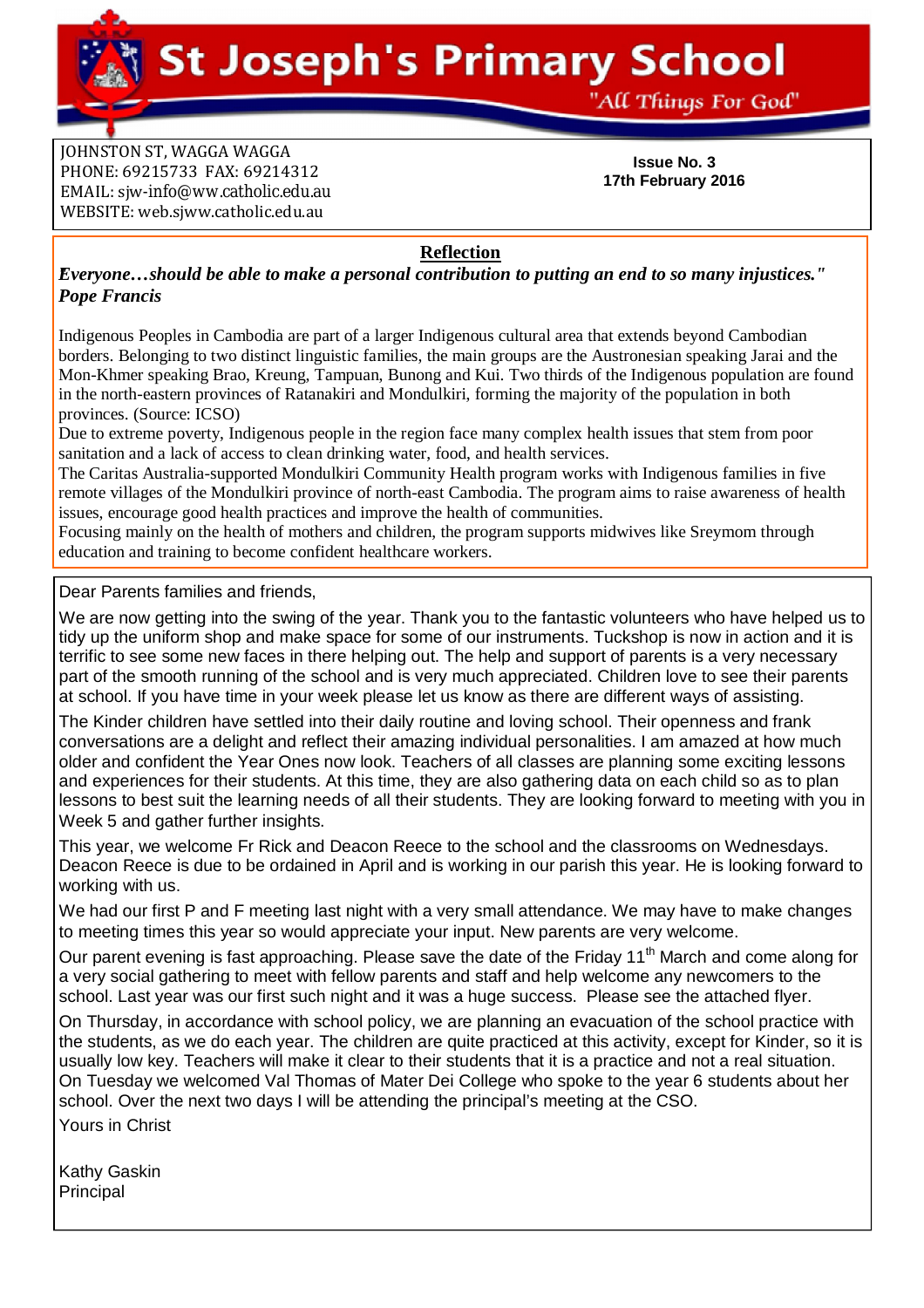### **Important Dates for Term 1 2016**

| Monday 22nd Feb and  | Parent/teacher meetings Yr 1-Yr 6                                 |
|----------------------|-------------------------------------------------------------------|
| Tuesday 23rd Feb     | Parent/teacher meetings Yr 1-Yr 6                                 |
| Thursday 25th Feb    | Opening school Mass 9.15am Yr 6 assisting                         |
| Friday 11th March    | Parent Welcome Evening-7-9pm                                      |
| Friday 18th March    | St Joseph's Day School Mass at Cathedral at 9.15am Yr 4 assisting |
| Wednesday 23rd March | <b>Athletics Carnival K-6</b>                                     |
| Thursday 24th March  | School Easter Liturgy 9.30am                                      |
| Friday 25th March    | Good Friday                                                       |
| Monday 28th March    | Easter Monday                                                     |
| Friday 1st April     | Friday school assembly Yr 5 presenting 2.40pm                     |
| Thursday 7th April   | School Mass at Cathedral at 9.15am Yr 3 assisting                 |
| Friday 8th April     | Cross Country                                                     |
| Friday 8th April     | Last Day of Term 1                                                |
| Monday 25th April    | Anzac Day-public holiday                                          |
| Tuesday 26th April   | Diocesan School Conference-Pupil Free Day                         |
| Wednesday 27th April | Diocesan School Conference-Pupil Free Day                         |
| Thursday 28th April  | First Day for students Term 2                                     |

#### **Tuckshop News**

We are desperately short of volunteers in the tuckshop this year. **The following dates are vacant and if no one is able to work in the tuckshop on that day, we will have no option but to close the tuckshop.** 

**Mondays**: 22nd Feb, 29th Feb, 7th March, 21st March, 28th March and 4th April **Wednesdays**: 16th March **Thursdays**: 25th February, 3rd March, 24th March and 31st March **Fridays**: 4th March and 1st April

If you are able to help out on any of these dates, please contact Kathy Gaffney or the school office.

This year, Kathy Gaffney is going to work in the tuckshop on Fridays so only one volunteer will be needed on that day. This will ease the burden for our Friday volunteers. If you haven't worked in the tuckshop before and would like to help, we would love to add you to the roster. Just send an email to the school, call the school or contact Kathy with your preferred day on 0422493879. As you can see we have lost a few volunteers so desperately need some more to replace them. Please consider if you can help—even if it is only once a term.

#### **From the Office—Christine Nielsen**

We are still waiting on quite a few parents to return the asthma information form for their child. If your child no longer suffers from asthma, please advise the office so that we can remove them from the list. If your child has recently been diagnosed with asthma or any other allergy, please contact the office and we will sent paperwork home with your child. It is very important that we know of all students who suffer from any allergies/illnesses so we can ensure that your child receives the appropriate medical attention as soon as it is required.

#### **Tuckshop Roster—Week 5**

| Monday<br>22nd February | <b>VACANT</b>       |
|-------------------------|---------------------|
| Wednesday               | Danielle O'Connor   |
| 24th February           | Kylie Knox          |
| Thursday                | Lina Woods          |
| 25th February           | <b>VACANT</b>       |
| Friday                  | <b>Ruth Hackett</b> |
| 26th February           | <b>VACANT</b>       |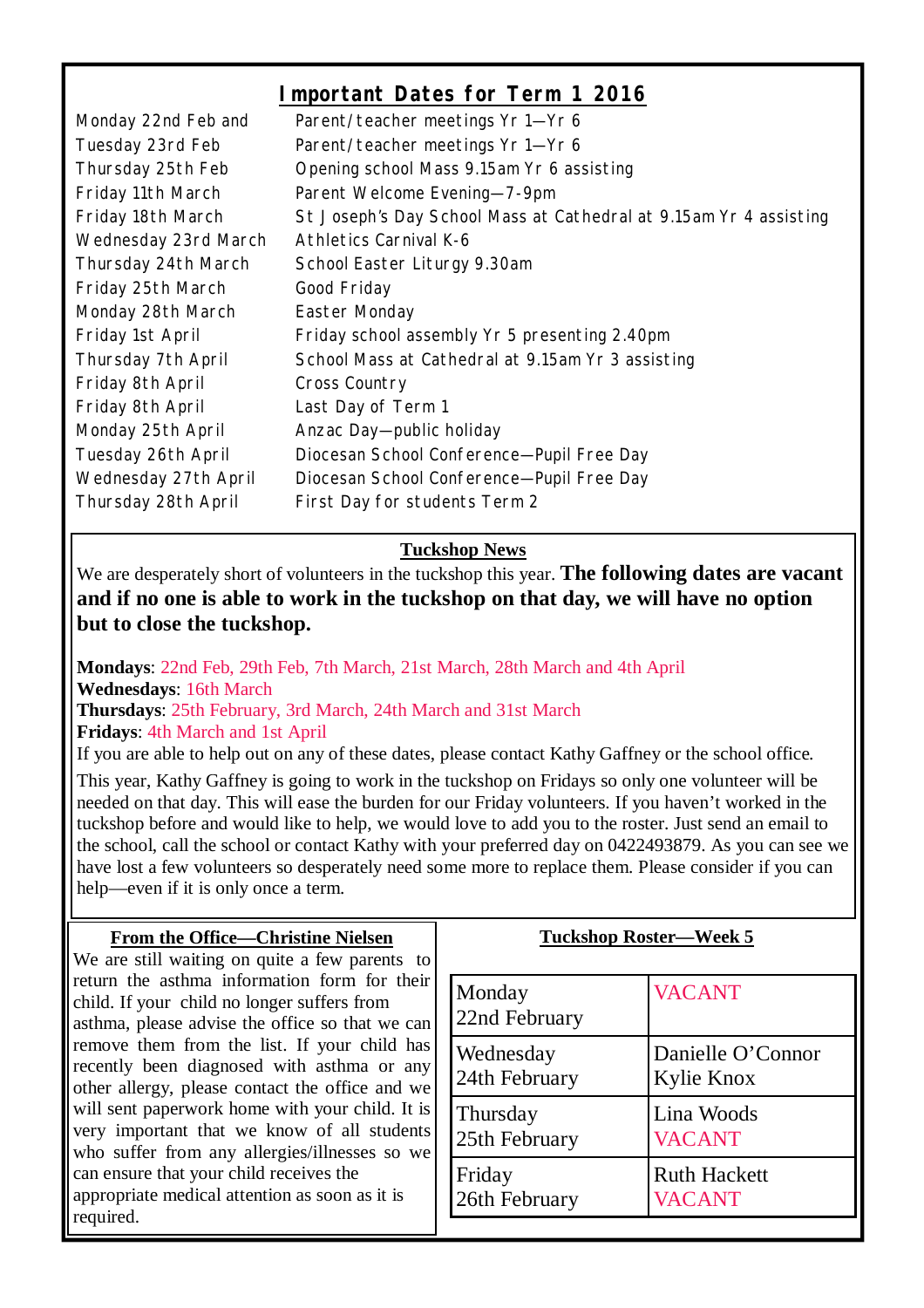# **From the Assistant Principal—Paul Spain**

Teachers are looking forward to the opportunity to meet with parents next week. These sessions are opportunities for parents to share vital information with their child's teacher . At this stage of the school year teachers are still assessing and getting to know the children and so they rely on what the parents can share.

You can greatly assist your child's teacher at the interviews by providing answers to the following questions:

- What do you see as your child's strengths?
- What do you see as the area requiring the most development?
- Do you have any special hopes for your child this year?
- Are there any other pieces of information that you would like to share with the teacher?

Teachers will have a far greater picture of how to assist your child if you can supply responses to these questions.

Even if you have no issues at all with your child and they are doing well academically and socially it is important that you take the time to meet with the teacher. This sends a powerful message to your child that you are interested and want to be involved with their school life and conveys the same message to the teacher.

Bookings can be made at [www.schoolinterviews.com.au](http://www.schoolinterviews.com.au) using the code 25k8s

#### **Parent Teacher Interviews Monday 22nd February and Tuesday 23rd February**

Parent Teacher interviews for Years 1 to 6 will be held on Monday and Tuesday February 22nd and 23rd. Some classes will be holding all of their interviews on Monday 22nd whilst others are spreading them out over the two days. The purpose of these meetings are for parents to share important information regarding their child with the new class teacher.

#### Bookings can be made at

### [www.schoolinterviews.com.au](http://www.schoolinterviews.com.au) using the following code **25K8S**

If you have trouble booking an interview, please contact the office and we will assist you in this regard.

#### **Merit Awards Week 3 Term 1**

| Year K  | Lexie Cabot            |
|---------|------------------------|
|         | Layla Haddrill         |
| Year 1J | Hayden Donohue         |
|         | <b>Hailey Cruz</b>     |
| Year 1S | <b>Benedict Byrne</b>  |
|         | Lucy Bradshaw          |
| Year 2  | <b>Bailey Bramich</b>  |
|         | <b>Samuel Spliet</b>   |
| Year 3  | <b>Bridget Moloney</b> |
|         | Edwin Tomy             |
| Year 4  | Kieran Molloy          |
|         | <b>Emily Saeki</b>     |
| Year 5  | <b>Jacob Sandral</b>   |
|         | Kate Wallace           |
| Year 6  | Riya Cyril             |
|         | Thomas Dodsworth-Paton |
|         |                        |



Project Compassion Lent Calendar

**CELEBRATING 50 YEARS OF** 

*compaggion* 

Did you know that you can download a Lent Calendar for your smart phone, or use the web version and set it as your homepage, to 'Learn More' and 'Create Change' this Lent?

Use the calendar to deepen your spirituality this Lent and learn about Caritas Australia's work in six countries across the globe. Explore Project Compassion, meet inspiring people and reflect on the Lenten period through daily readings, prayers and social justice actions.

A children's version is available online also; reflect together as a class, whole school, family and parish!

View or download at [www.caritas.org.au/projectcompassion/lent-calendar](http://www.caritas.org.au/projectcompassion/lent-calendar)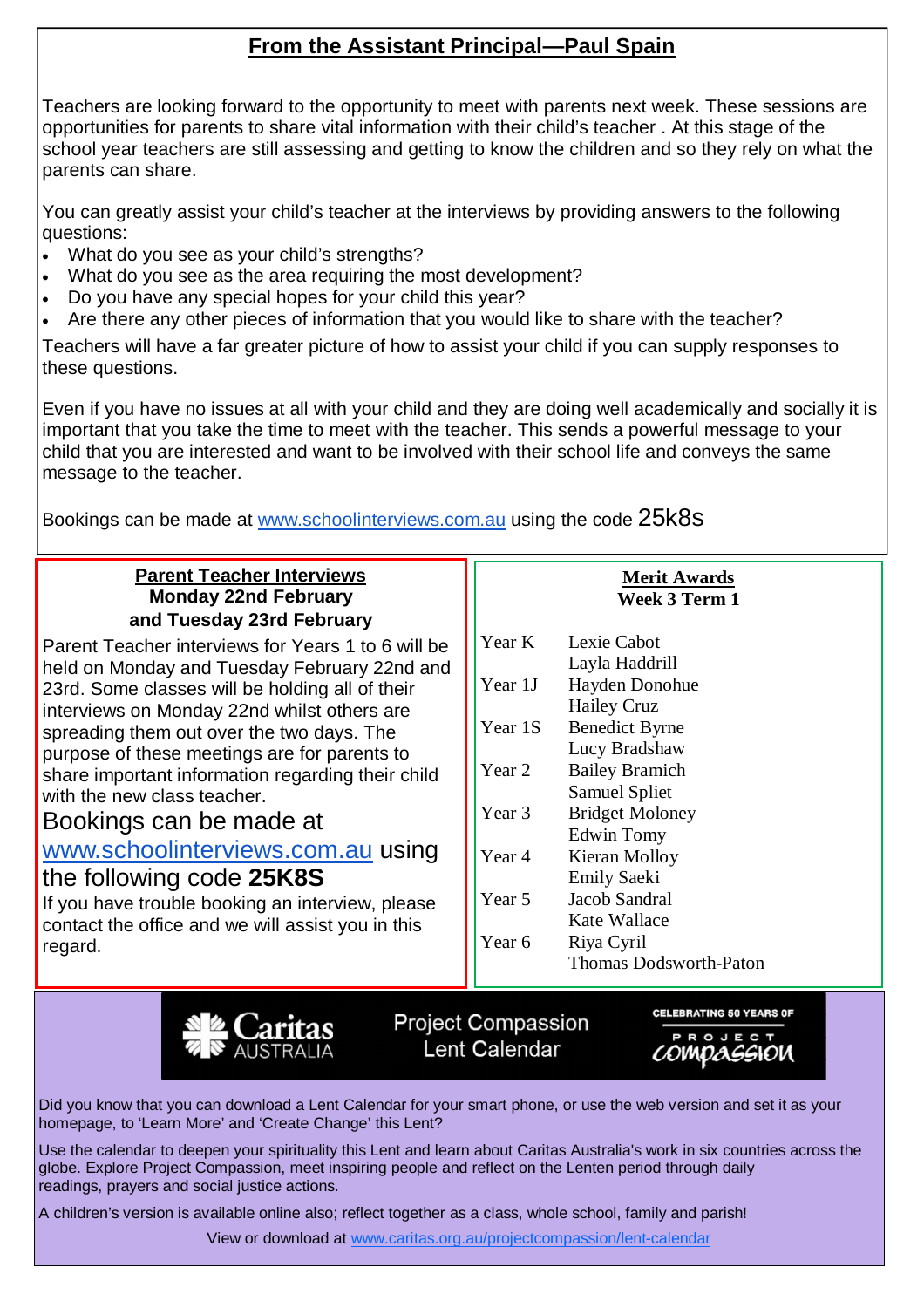#### **Project Compassion Fund Raising**

This week our school raised a total of \$70.75 for Project Compassion and Year 2 was the champion fund-raising class as they raised \$35.75. Well done Year 2! Please encourage your child to bring in a little of their spare money to put into the classroom mission box.

#### **Extend After School Care**

A reminder that we have after school care each day from 3.10pm to 6pm. If you would like to use this service, please enrol and set up your online account at extend.com.au. PARENT PORTAL: extend.com.au

#### **Term Dates for 2016**

Term 1: Thursday 29th January to Friday 8th April Term 3: Monday 18th July to Friday 23rd September

Term 4: Monday 10th October to December 16th (TBC)



# **The DPF (Diocesan Provident Fund) would like to welcome students and families to the 2016 school year**.

Would you like to win a prize this term?

All you need to do is be the DPF STAR SAVER for the term. The student who deposits the most times for the term is the winner. So now's the time to start. Savings can be deposited EVERY Thursday through the school office

#### *PARENTS/CARERS*

**If your child does not already have a DPF Student Saver account please call 02 69370099** 

**and we will send out a Student Saver package to you.**